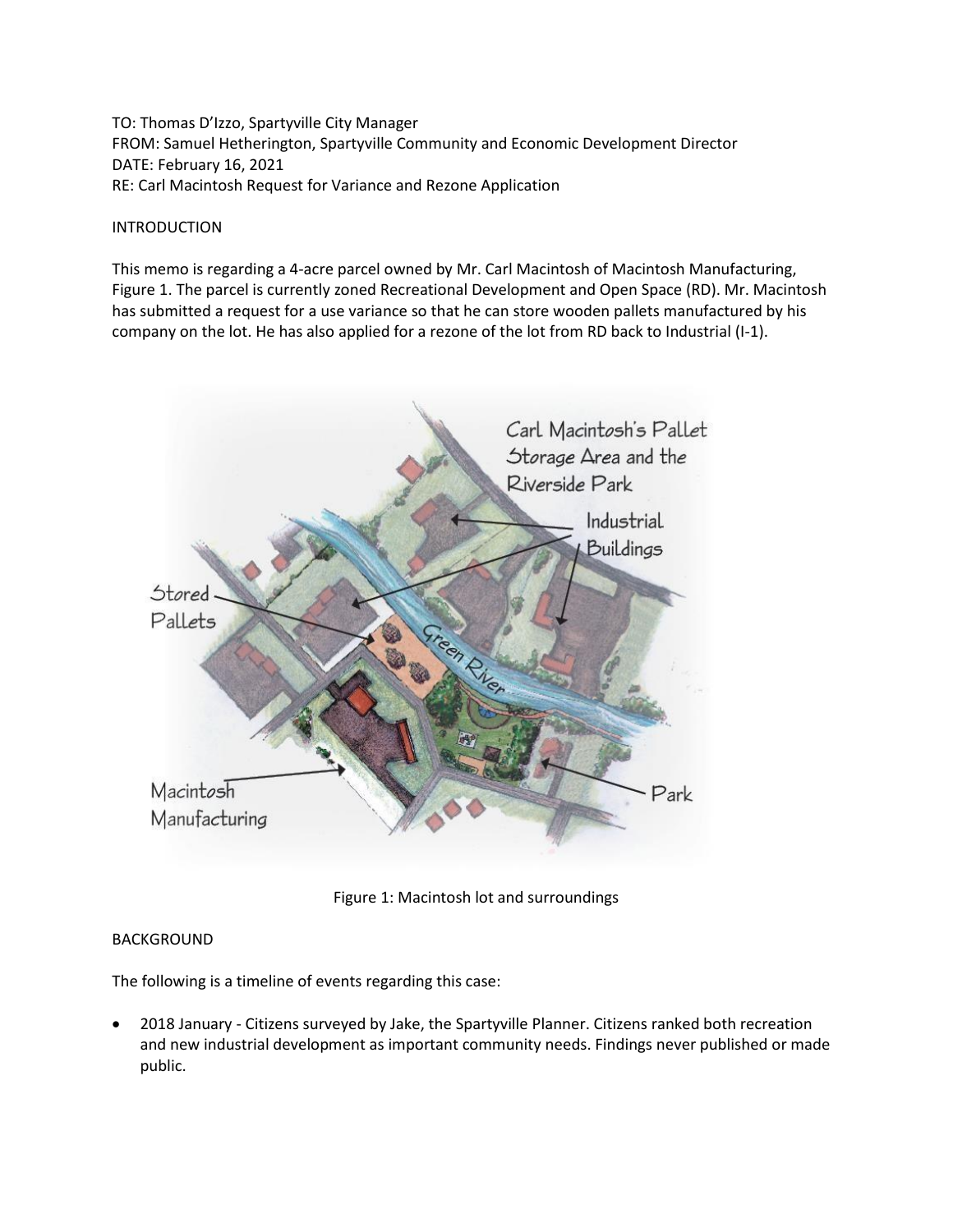- 2018 June New master plan adopted recommending the Macintosh site be rezoned to RD. One of the key master plan goals is to increase recreational opportunities for area residents, especially along the river.
- 2019 January Macintosh lot rezoned from I-1 to RD.
- 2020 January Carl Macintosh begins using lot to store 30' high stacks of pallets. Residents complain about "Pallethenge".
- 2020 January to present Jake, the Spartyville Planner, repeatedly tells Carl to remove pallets but Carl refuses. Carl submits request for a use variance as well as an application to rezone property back to I-1 from RD. Several allegations of ethic breaches related to the situation are made.

## RECOMMENDATIONS

I recommend approving a temporary use variance for Carl Macintosh effective immediately while his application for rezone is considered. I recommend that within this variance there be a restriction on the height of the pallet stacks to 16'. Prior to the ZBA review of Carl's application, I recommend that Jake's survey results be reviewed, and community participation be solicited in order to better determine whether a legitimate public objective was being accomplished by the initial rezone from I-1 to RD. I recommend Jake be removed from this case while I discuss ethics issues with him. I recommend an investigation into the Planning Commission regarding possible ethics violations. I recommend an investigation into possible contamination on the Macintosh lot.

## DISCUSSION

At first glance this appears to be an open and shut case. Carl's lot was vacant and unused at the time of the change in zoning from I-1 to RD disqualifying it as a nonconforming use (Beyea, 2021), Carl did not object to the rezone at that time, the rezone was compatible with the master plan goals, pallet storage is not an allowable use in the RD zone, therefore Carl is in violation of the ordinance and must cease the activity. However, considering recently revealed information, it is not that clear. It has come to my attention that the results of a survey used to determine the public's community goals were never published or shared with the public. These results were relied upon for the new master plan that was adopted in 2018 June. The results showed public support for *both* increased recreational opportunities and new industrial development. Jake, who was responsible for the survey, is known to be supportive of "greening" the waterfront area and there is suspicion he may have selectively chosen which survey data to highlight in the master plan. This information calls into question whether the original zone change to RD of Carl's land accomplished a legitimate public objective.

With the RD zoning Carl is unable to make viable economic use of his land. He cannot expand his manufacturing facilities. He cannot realistically sell it to anyone but the city. Two consistent standards that all land use laws must meet are that they accomplish a legitimate public objective and that they allow the landowner some economically viable use of the land (Nolon, 2006, p8). Both standards are possibly not true in Carl's case.

Carl claims that the Planning Commission rezoned his property specifically for the purpose of lowering its value so they could purchase it to expand the adjacent park and calls this a case of takings. Jake has revealed that indeed there may be truth to this claim. The Fifth Amendment's Takings Clause says, "nor shall private property be taken for public use, without just compensation" (U.S. Const. amend. V cl. V). If the claim is true, rendering Carl's property useless to him and deliberately driving down its market value